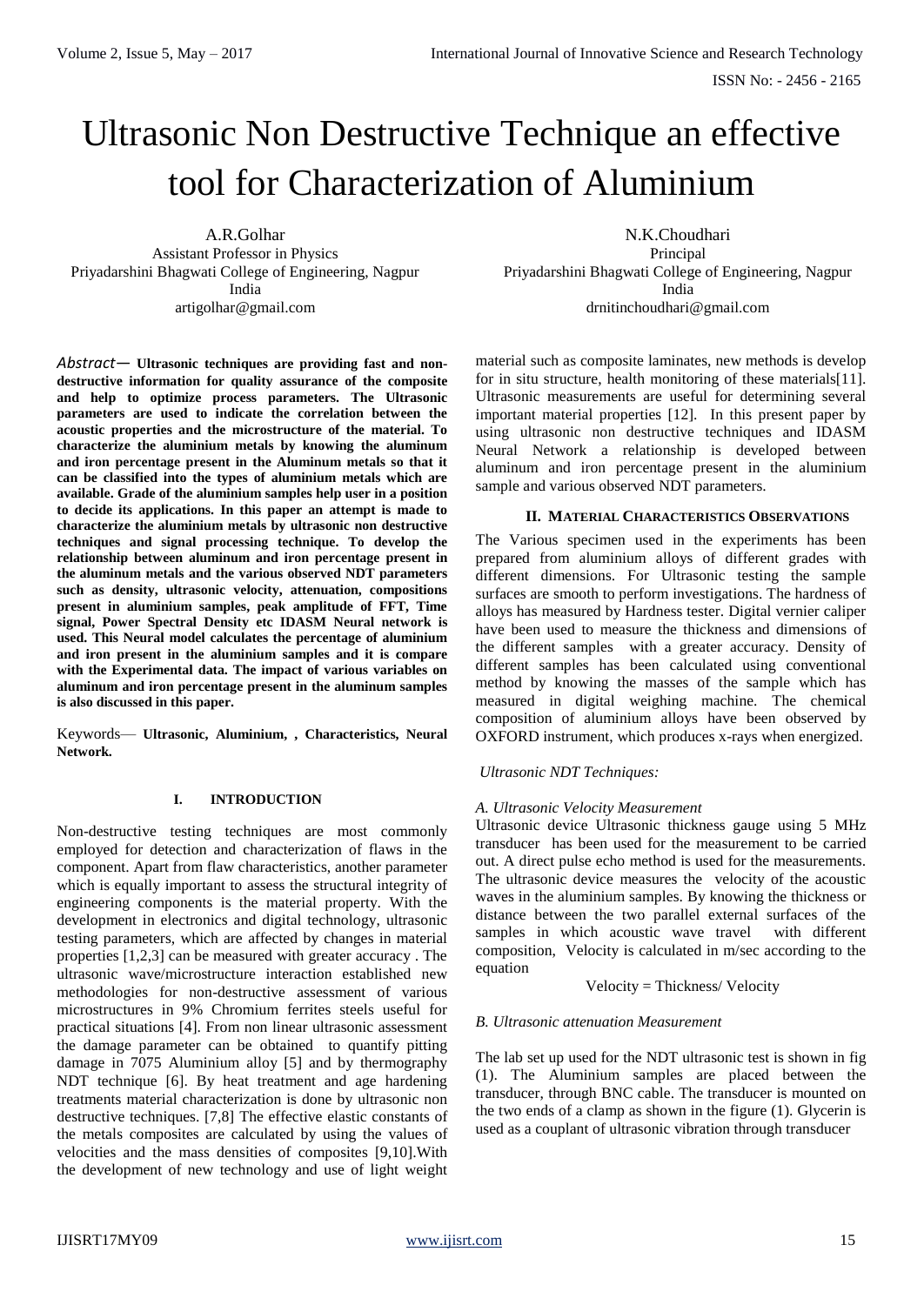ISSN No: - 2456 - 2165



and Aluminium surfaces. The DPR 300 Pulser /receiver of JSR Ultrasonic (USA) have been used to generate high voltage pulse. Ultrasonic transducer is connected to the pulser via cable which converts electrical energy to ultrasonic pulse that is propagated into a test sample. The receiving transducer is used to detect acoustic pulses that have propagated through test sample. The receiving transducer is connected to the TDS2024 200 MHz Testronix Digital Storage Oscilloscope. A pair of MODSONIC transducer of 4MHz has been used as a transmitting and receiving transducer. Attenuation coefficient α, is calculated in dB/mm accordance to equation

$$
\alpha = (20/w) \log(Vi/Vo) \quad \dots \dots \dots \dots \dots \dots \quad (1)
$$

where,

 Vi is the input Voltage Vo is the output Voltage W is the thickness of the sample

Fast Fourier Transform (FFT) and power Spectral Density (PSD) using MATLAB is used to analyzed the received time signal . The observed values of peak amplitude Time signal, FFT, and PSD have recorded. The Modulus of Elasticity is calculated by following mathematical relation Modulus of Elasticity MOE = (velocity)<sup>2</sup> x (density) in N/m<sup>2</sup>

#### **III. RESULTS & DISCUSSIONS**

To establish the relation between these observed NDT parameters to characterize the Aluminium metals by calculating the percentage of aluminum & Iron of the sample, the graphs have been plotted for the measurement of percentage of aluminum & Iron with respect to various observed NDT parameters like density, ultrasonic velocity, attenuation, MOE, Peak amplitude of Time signal, FFT, PSD etc.

Percentage of percentage of aluminum & Iron present in aluminium sample by nondestructive ultrasonic method has been investigated with a variety of parameters. Most of this work has been carried out using ultrasonic waveform parameters such as velocity measurement, attenuation, etc. The basis of these studies is that as the percentage of aluminum & Iron present in aluminium samples change and hence changes in ultrasonic signal propagation is observed. However all the said parameters may not be sufficient to characterize the samples and to predict the parentage of

aluminum & Iron present in it. There may be different percentage of aluminum & Iron present in samples. It may not affect velocity, but may impact other ultrasonic parameters like attenuation etc.Results obtained using attenuation, density, MOE, densities were not sufficient and hence we introduced frequency domain analysis that has produced very encouraging results. The variation of magnitude of the spectrum can be used as a tool for predicting the percentage of aluminum & Iron.

To calculate the estimated values of percentage of aluminum & Iron in aluminium or the observed NDT parameters Integrated Data Analysis and Stimulation Model (IDASM) Neural Networks model has used. There are large numbers of variables for predicting the percentage of aluminum & Iron of the aluminium Metals which is the dependent variable. The dependency analysis is a technique which allows us to build a mathematical description of the relationship between the independent and dependent variable. The network report is generated by IDASM. It shows the results of trained file . The result is displayed after the file has been trained to the expected levels and accuracy, and the number of iterative cycle is reached. The report contains the impact of independent variables NDT observed parameters on the dependent variables Percentage of aluminium in the sample. Table (1) shows the impact on Aluminium percentage at minimum and maximum values of the Aluminium percentage (dependent variable) by changing the requisite observed NDT parameters (Independent variable) values by 1%. Table (1) shows the summary results of behavior of various NDT observed parameters around minimum and maximum Aluminium percentage.

| Table I                                                                                                                                                                                                                    |  |  |
|----------------------------------------------------------------------------------------------------------------------------------------------------------------------------------------------------------------------------|--|--|
| <b>Summary Report</b>                                                                                                                                                                                                      |  |  |
| Behavior around Minimum AL                                                                                                                                                                                                 |  |  |
| $AL = (0.01) HARDNESS + (0.01)DENSITY + (-0.01)VELOCITY$<br>$+$ (0.00) ATTEN + (0.00) MOE + (0.01) TS Y + (0.01) FFT Y<br>$+$ (0.00) FFT X + (0.00) PSD Y + (0.01) PSD X                                                   |  |  |
| Behavior around Maximum AL                                                                                                                                                                                                 |  |  |
| $AL = (0.00) HARDNESS + (0.01)DENSTITY + (0.00) VELOCITY$<br>$+$ (0.00) ATTEN + (0.00) MOE + (0.01) TS Y + (0.01) FFT Y<br>$+$ (0.01) FFT X + (0.00) PSD Y + (0.01) PSD X<br>Table (1) Summary of Network report generated |  |  |
|                                                                                                                                                                                                                            |  |  |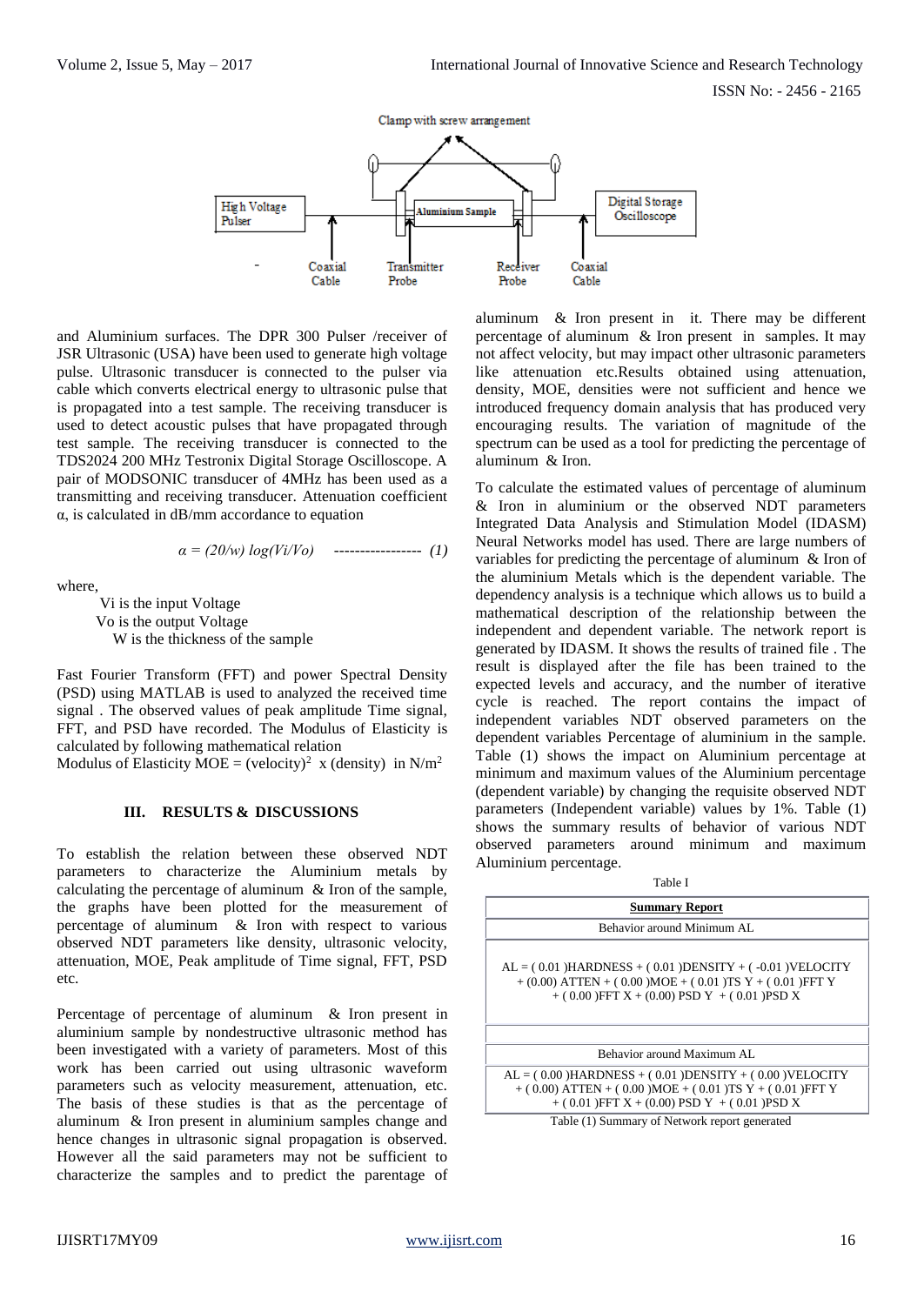ISSN No: - 2456 - 2165

| Table (2) gives the average effect of Independent measured |
|------------------------------------------------------------|
| NDT parameters on Aluminium percentage.                    |
|                                                            |

| таріе п                                    |                              |                |  |  |
|--------------------------------------------|------------------------------|----------------|--|--|
| Average effect of independent attributes:- |                              |                |  |  |
| <b>Independent Variables</b>               | Average Effect on AL<br>Rank |                |  |  |
| <b>DENSITY</b>                             | 0.010000                     |                |  |  |
| TS <sub>Y</sub>                            | 0.010000                     | 1              |  |  |
| <b>FFTY</b>                                | 0.010000                     | 1              |  |  |
| PSD <sub>X</sub>                           | 0.010000                     | 1              |  |  |
| <b>HARDNESS</b>                            | 0.005000                     | 2              |  |  |
| FFT X                                      | 0.005000                     | $\overline{c}$ |  |  |
| <b>ATTEN</b>                               | 0.000000                     | 3              |  |  |
| <b>MOE</b>                                 | 0.000000                     | 3              |  |  |
| PSD <sub>Y</sub>                           | 0.000000                     | 3              |  |  |
| <b>VELOCITY</b>                            | $-0.005000$                  | 4              |  |  |

Table (2) Average effect of Independent variables on Aluminium percentage.

Actual and Estimated values for the Aluminium percentage used to build the Neural Networking Model. The graph was plotted between Actual Aluminium percentage measured experimentally and the estimated Aluminium percentage by ISDAM Neural network model as shown in fig (3). The value of coefficient of determination  $\mathbb{R}^2$  is close to 1, it shows the extremely good fit of data. The ISDAM Neural network model build for this study shows more than 99% accuracy and error is less than 1%.



experimentally by Estimated aluminium percentage by ISDAM Neural Network Model of all samples of aluminium.

Similarly the report contains the impact of independent variables NDT observed parameters on the dependent variables iron percentage in the sample are also obtained. Table (3) shows the impact on iron percentage at minimum and maximum values of the iron percentage (dependent variable) by changing the requisite observed NDT parameters (Independent variable) values by 1%. Table (3) shows the summary results of behavior of various NDT observed parameters around minimum and maximum iron percentage.

Table (4) gives the average effect of Independent measured

| <b>Summary Report</b> |                                                                                                                                                                                                    |  |
|-----------------------|----------------------------------------------------------------------------------------------------------------------------------------------------------------------------------------------------|--|
|                       | Behavior around Minimum FE                                                                                                                                                                         |  |
|                       | $FE = (0.56) HARDNESS + (0.63)DENSITY + (1.83)VELOCITY + ()$<br>$[0.23)$ ATTEN + (-2.48)MOE + (-0.23)TS Y + (-0.06)FFT Y + (1.23<br>$\text{DFFT } X + (0.16) \text{PSD } Y + (0.05) \text{PSD } X$ |  |
|                       | Behavior around Maximum FE                                                                                                                                                                         |  |
|                       | $FE = (0.03) HARDNESS + (0.09)DENSITY + (0.19)VELOCITY + (0.019)VELOCITY$<br>$ 0.05\rangle$ )ATTEN + (0.00)MOE + (-0.05)TS Y + (-0.02)FFT Y + (0.25<br>)FFT $X + (0.03)$ pSD $Y + (-0.34)$ pSD $X$ |  |

NDT parameters on iron percentage.

#### Table III

Table (3) Summary of Network report generated actual and estimated values for the iron percentage used to build the Neural Networking Model.

Table IV

| Average effect of independent attributes:- |                          |                |  |  |
|--------------------------------------------|--------------------------|----------------|--|--|
| Independent<br>Variables                   | Average Effect on<br>FF. | Rank           |  |  |
| <b>VELOCITY</b>                            | 1.010000                 | 1              |  |  |
| FFT X                                      | 0.740000                 | $\overline{c}$ |  |  |
| <b>DENSITY</b>                             | 0.360000                 | 3              |  |  |
| <b>HARDNESS</b>                            | 0.295000                 | 4              |  |  |
| <b>ATTEN</b>                               | 0.140000                 | 5              |  |  |
| PSD <sub>Y</sub>                           | 0.095000                 | 6              |  |  |
| <b>FFTY</b>                                | $-0.040000$              | 7              |  |  |
| TS <sub>Y</sub>                            | $-0.140000$              | 8              |  |  |
| <b>PSD X</b>                               | $-0.145000$              | 9              |  |  |
| MOE                                        | $-1.240000$              | 10             |  |  |

Table (4) Average effect of Independent variables on iron percentage

The graph was plotted between Actual iron percentage measured experimentally and the estimated iron percentage by IDASM Neural network model as shown in fig (4). The value of coefficient of determination  $\mathbb{R}^2$  is close to 1, it shows the extremely good fit of data. The IDASM Neural network model build for this study shows more than 99% accuracy and error is less than 1%.



Figure (4) plot between Actual iron percentages measured experimentally by estimated iron percentage by IDASM Neural Network Model of all samples of aluminium